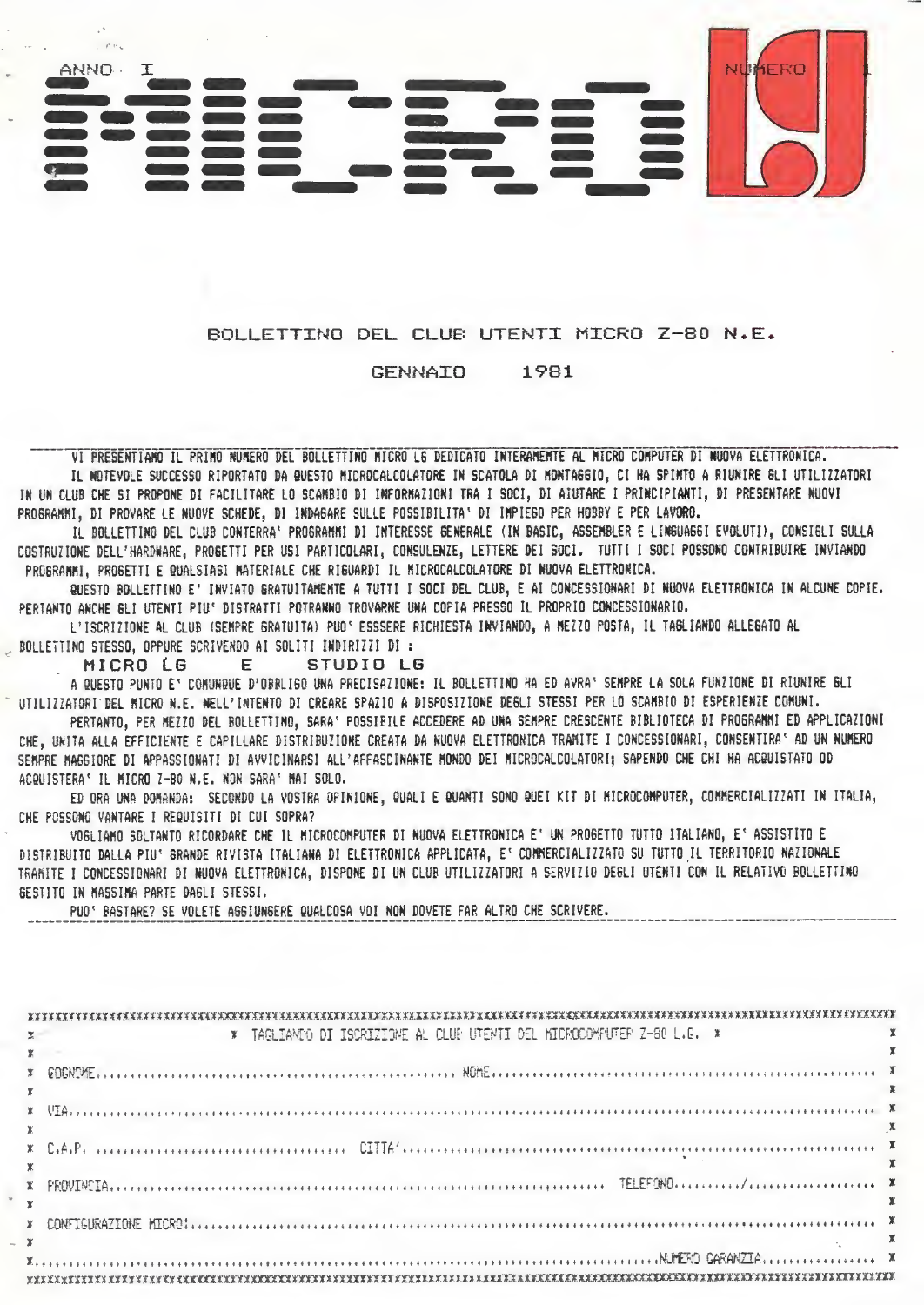ERRATA CORRISE HARDWARE LE MENORIE STATICHE UTILIZZATE NELLA ESPANSIONE DI RAM DEL NICODESIDOLATORE DI NUOVACE ESTRONIER SUNDO E DIAPOSIS 2114. QUESTO INTEGRATO HA AVITO IN COST LARGO CUCCESSO CONTINUEDITE DA VENTO PRODOTTO DALLA CARREGGIA ANTELICE PARRI DI SEMICONDUFTORI PERO' ANCHE SECTEDOMPORTANENTO ESTERNO E CARRIEGINATURA DI QUESTI INTEGRATI GONO COURPI. TE CIRCO, 10 INTERNO E' DIVERSO A SECONDA DELLE CASE PRODUCTIVICI, E QUESTO FA SI' CHE LE CONFORTAMENTO TRANSITORIO DIFFERISCA A SECONDA DEL COSTRUTIONES A CAUSA DI QUANTO SOPRA IL CINCUITO DELLA MEMORIA RAN PUBBLICATO SU AUOVA EL ITRONICA E TALE DA CONSENTINE DEI MALFUDIZIONE MENTI SE SI UTILTIZIANO DELLE 2114 LENTE U SUGGETTE AD OSCILLANE. TALI INCUNVENIENTI, CHE SI VERIFICANO ESSENZIALMENTE DURANTE UNA FASE OI SCRITTURA E RILETTURA IMMÉDIATA, POSSONO ESSERE ELIMINATI APPORTANDO ALLO SCHEMA LA MODIFICA ALLEBATA.



COME SI VEDE LA MODIFICA NON COMPORTA L'AGGIUNTA DI NESSUN COMPONENTE E RISULTA PIUTTOSTO SEMPLICE. DALLA NOSTRA ESPERIENZA LA MODIFICA E' SUFFICIENTE AD ELIMINARE TUTTI GLI INCONVENIENTI CHE SI POSSONO VERIFICARE.

TIPICA LA NON LETTURA DEL BASIC, MA PRESUPPONE L'USO DI 2114 SICURAMENTE FUNZIONANTI, COSA CHE NON SI PUOº DIRE DELLE SECONDE E TERZE SCELTE CHE SI POSSONO TROVARE IN COMMERCIO.

PER TAGLIARE LA TESTA AL TORO ABBIAMO PREPARATO UN PROGRAMMINO DI TEST DELLA MEMORIA RAM, DA CARICARSI IN LINGUAGGIO MACCHINA, IN GRADO DI STABILIRE SE LA MEMORIA FUNZIONA ED IN CASO NEGATIVO QUALE E' L'INTEGRATO RESPONSABILE. A QUESTO PUNTO SE TROVATE DELLE 2114 A BASSO PREZZO, NON RIFIUTATELE, MA CONTROLLATENE IL FUNZIONAMENTO CON IL PROGRAMMA DI TEST.

IN ALCUNE VERSIONI DEL CIRCUITO STAMPATO DELLA MEMORIA RAM, LA PRESENZA DI UN GRUMO DI POLVERE DURANTE IL PROCESSO DI FOTOINCISIONE HA PORTATO A CRÉARE UN CORTOCIRCUITO FRA IL PIN UNO E IL PIN DICIOTTO DELL'INTEGRATO IC7 (IL PIN UNO E' COSI! CORTOCIRCUITATO CON IL +5V). ANCHE QUESTO TIPO DI ERRORE, COME L'INTERRUZIONE DI UNA DELLE LINEE DI INDIRIZZO ED IL CORTOCIRCUITO FRA DUE LINEE D'INDIRIZZO E' RIVELATO DAL PROGRAMMA DI TEST GIA' MENZIONATO CHE RIPORTIAMO NELLA PROSSIMA PAGINA, L RIPORTIANO ANCHE L'ELENCO CORRETTO DEGLI INTEGRATI RELATIVI ALLA MENORIA RAM:

 $IC17 = 74L585$   $IC18 = CD407B$   $IC19 = 74L5138$   $IC20 = 74L508$  $IC21 = IC22 = 74LS04$   $IC23 = 74LS245$ 

INDIRIZZI: MICRO LG CORSO TORINO 47R **GENOVA**  $(010)$  561808 16129

STUDIO L6 SALITA S. MARIA DELLA SANITA' 6861 16125 6ENOVA (010) 893692

 $248.7$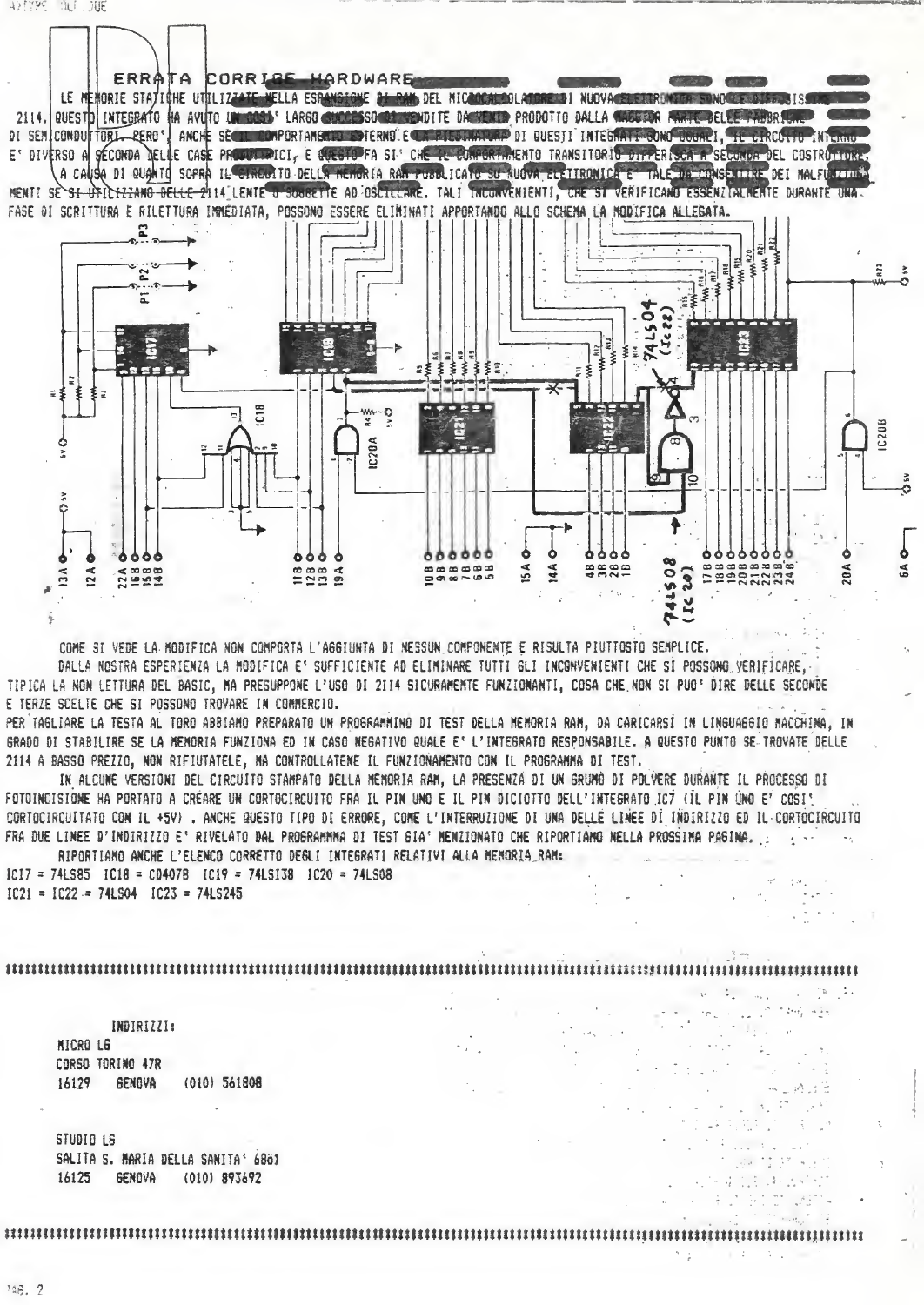$\exists \mathbf{K}, \cdots$  $\sim$ 37 3F 31 98 83 ES ED 52 CB 30 CB 1D ES EB 33 33<br>E1 23 F9 EB 81 88 88 CS D1 7A B8 C2 3F 81 7B B9 8188 0110  $\mathcal{C}_k$  . 02 3F 81 2B 7D 84 0A 2E 81 3B 3B 03 17 81 31 FC<br>82 01 E1 F9 EB 84 80 78 B1 0A 68 81 03 17 81 ED 0120  $\sim$   $\sim$ 0130 73 00 03 2A 00 03 31 FC 02 2B EB CD 78 80 3E 0E 8148 0150 32 07 08 3E 10 32 02 00 78 CD 34 80 CD EC 80 76 8168 06 00 31 FC 02 D1 37 CB 13 CB 12 E1 31 00 04 0E 00 78 FE 00 CC 96 01 FE 01 CC 98 01 FE 02 CA 0170 -66 80 7A 83 CA 92 01 0C 2B 1B 79 FE 78 C2 71 01 0180 C3 0190 6F 01 04 03 62 01 71 09 7E B9 08 21 00 00 -36-ЮD 0180, 23 36 12 23 36 01 23 36 10<br>6420, 36 10 23 36 0E CD EC 80 76 23 36 12 23 36 01 23 36 10 23 36 10 23 馬島  $1<sub>F1</sub>$ 23 F7

DOPO AVER MEMORIZZATO IL PROGRAMMA ED AVERLO RICONTROLLATO PER VERIFICARNE LA CORRETTEZZA, PREMERE CONTROL-2 E SCRIVERE SUI REGISTRI D ED E IL PRIMO INDIRIZZO DELLA MEMORIA DA CONTROLLARE (ESEMPIO: SE L'INDIRIZZO Eº 0400 SCRIVERE 04 SU D E 00 SU E). **ATTENZIONE!!!!** 

No other means

IL TEST E' VALIDO SOLO PER LA MEMORIA ESTERNA DELLA CPU, MON E' POSSIBILE CON QUESTO PROGRAMMA VERIFICARE IL FUNZIONAMENTO DELLA MEMORIA INTERNA ALLA SCHEDA DI CPU, E PERTANTO L'INDIRIZZO DA CARICARE NEI REGISTRI D ED E DOVRA' ESSERE SEMPRE MAGGIORE O USUALE A 400. Service Pro

-CARICARE SUI REGISTRI H E L L'ULTIRO INDIRIZZO DELLA MEMORIA DA CONTROLLARE (ESEMPIO: SE SI DISPONE DI UNA SOLA SCHEDA DI ESPANSIONE RAM COMPLETA, MENO IL PRINO K CHE E' SULLA SCHEDA DI CPU, L'INDIRIZZO E' 1FFF E DOVRA' ESSERE CARICATO: FF SU L  $E$  if  $SU H$  ).

-CARICARE SUL CONTATORE DI PROGRAMMA PC 0200.

 $U_1$  and  $\Delta$ 

第三次

 $1 - 314$ 

 $\mathbb{Z}$ 

SE A QUESTO PUNTO SI VUOL MEMORIZZARE IL PROGRAMMA SU CASSETTA BASTA PREMERE CONTROL-5, COME ORMAI NOTO.

PER FAR PARTIRE IL PROGRAMMA A QUESTO PUNTO BASTERA' PREMERE CONTROL-4 E COMPARIRA' LA SCRITTA "TEST-RAN".

IL' PROGRAMMA IMPIEGA CIRCA 10 SECONDI PER OGNI K DI RAM CONTROLLATA.

 $\label{eq:1} \mathcal{J}_{\mathcal{D}}(\omega,\omega) = \mathcal{J}_{\mathcal{D}}(\omega)$ 

SE LA MEMORIA RAM FUNZIONA, AL TERMINE DEL TEST IL PROGRAMMA CEDE IL CONTROLLO AL MONITOR E SUI DISPLAY APPARE "M--SE'LA MEMORIA RAM NON FUNZIONA, SUL DISPLAY COMPARE LA LETTERA E SEGUITA DALL'INDIRIZZO DELLA CELLA SU CUI SI E' RISCONTRATO IL PRIMO ERRORE, TRATTINO, IL NUMERO DELLA PASSATA DI TEST (ESEMPIO: SE COMPARE "E-1D57-26" SIGNIFICA CHE NELLA CELLA DI INDIRIZZO 1D57 SI E' RISCONTRATO UN ERRORE ALLA VENTISETTESIMA PASSATA DI TEST).

SE UN INDIRIZZO NON ES COLLEGATO, OPPURE DUE O PIUS PISTE DELL'INDIRIZZO SULLA SCHEDA SONO IN CORTO FRA LORO, O CON ALTRE PISTE, SE LA SCHEDA HA IL PIN 1 DI IC7 IN CORTO CON IL PIN 18, COMPARE LA SCRITTA "E----IND".

SE IL PROGRAMMA FOSSE STATO MEMORIZZATO SU NASTRO, OGNI VOLTA CHE SI DESIDERA USARLO SARA' SUFFICIENTE LEGGERLO MEDIANTE CONTROL-6 ED AL TERMINE DELLA LETTURA, SE IN SCRITTURA SI SARA' ESEGUITA LA SEQUENZA DI OPERAZIONI DETTE IN PRECEDENZA, PER FARLO PARTIRE SARA' SUFFICIENTE PREMERE DUE VOLTE CONTROL-4.

IN CASO GLI INDIRIZZI DELLA RAM FOSSERO VARIATI, PERCHE' FOSSE STATA AGGIUNTA UN'ALTRA ESPANSIONE RAM STATICA, OPPURE L'ESPANSIONE DI RAM DINAMICA DI PROSSIMA PUBBLICAZIONE, SARA' SUFFICIENTE CARICARE IL PROGRAMMA, MODIFICARE IL CONTENUTO DEI REGISTRI D-E-H-L E REGISTRARE DI NUOVO TUTTO.

## COME DUPLICARE IL BASIC

' LE CASSETTE CONTEMENTI IL PROGRAMMA BASIC, DISTRIBUITE DA NUOVA ELETTRONICA SONO DUPLICATE, A PARTIRE DA UNA CASSETTA MASTER, MEDIANTE DUPLICAZIONE ANALOGICA AD ALTA VELOCITAS E POSSONO DARE PROBLEMI NEL CARICAMENTO.

PER QUESTO, ED ANCHE PERCHE' LE CASSETTE NON SONO ETERNE ED INDISTRUTTIBILI, E' OPPORTUNO FARE ALCUNE COPIE DEL BASIC. PER FARE QUESTO SI DEVE UTILIZZARE UNA PROCEDURA PARTICOLARE CHE ES LA SEGUENTE:

INSERITE LA CASSETTA ORIGINALE E CARICATELA IN MEMORIA MEDIANTE L'ORMAI NOTO CONTROL-6 (SOLO IL PRIMO K)  $\mathbf{1}$ 

QUANDO IL REGISTRATORE SI SARA' FERMATO, METTETELO IN STOP, PREMETE CONTROL-5, TOGLIETELA DAL REGISTRATORE  $2.7$ SENZA RIAVVOLGERLA E NETTETELA DA PARTE.

 $\bar{X}$ INSERITE UNA CASSETTA VERBINE NEL REBISTRATORE, RIAVVOLBETELA SE NON LO ES BIAS, PREMETE CONTROL-5

METTETE IL REGISTRATORE IN POSIZIONE DI REGISTRAZIONE E PREMETE IL TASTO A.  $\overline{\mathbf{A}}$ 

5 BUANDO IL REGISTRATORE AVRAS TERMINATO METTETELO IN STOP, TOGLIETE LA NUOVA CASSETTA SENZA RIAVVOLGERLA

INSERITE DI NUOVO L'ORIGINALE, SENZA RIAVVOLGERLA, HETTETE IL REGISTRATORE SU ASCOLTO E PREMETE DUE VOLTE 6 CONTROL-4. SUI DISPLAY COMPARIRA' LA SCRITA "BASIC"

ATTENDETE CHE IL BASIC SIA STATO CARICATO COMPLETAMENTE E CHE SUL VIDEO SIA COMPARSA LA SCRITTA "BASIC V1.0". SE DURANTE IL CARICAMENTO SI VERIFICA UN ERRORE RICOMINCIATE IL CARICAMENTO DALL'INIZIO (PUNTO 1) "SENZA PERO" PIU" TOCCARE LA NUOVA CASSETTA

(ELIMINARE I PUNTI 3,4,5)

 $\overline{7}$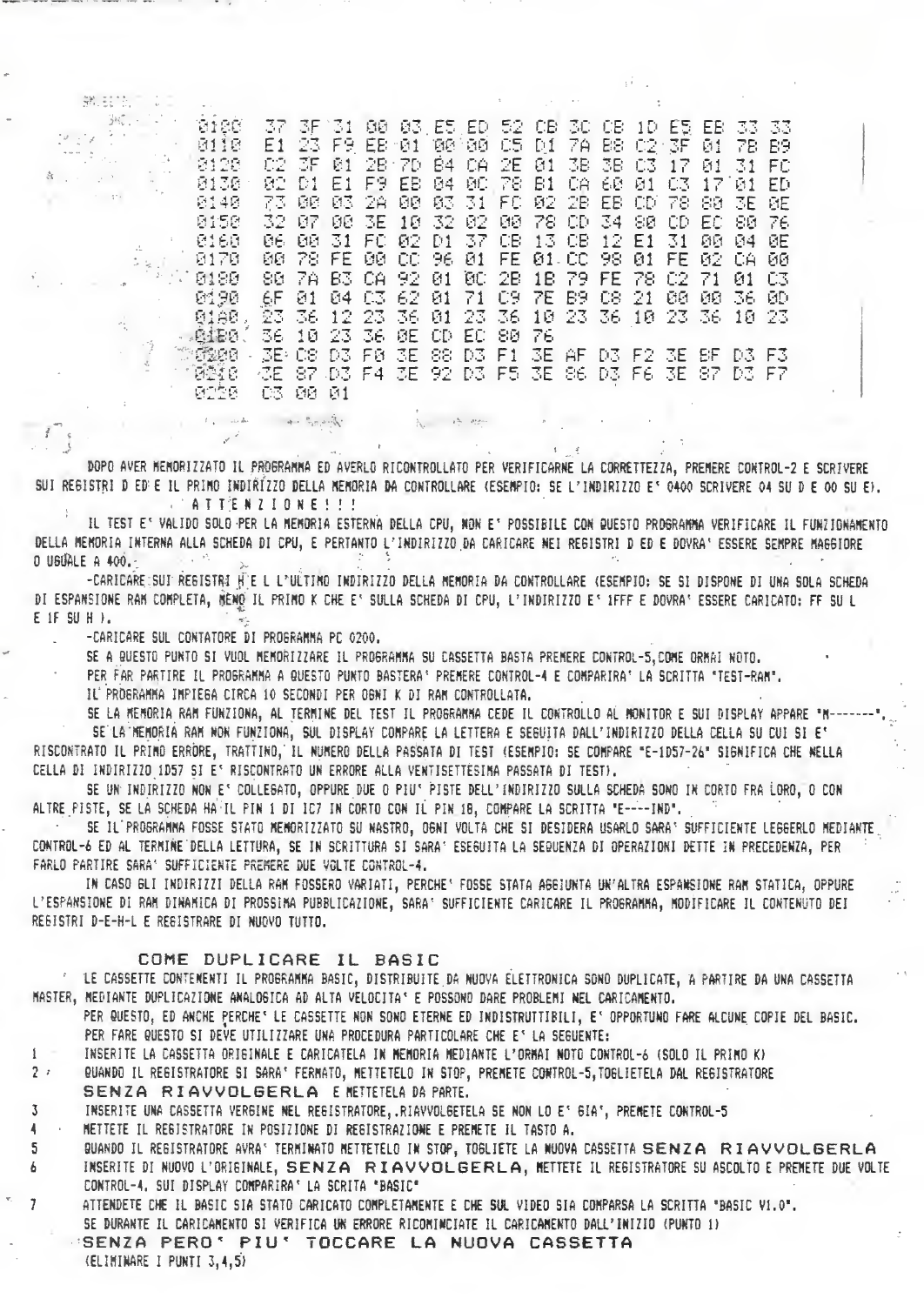NON APPENA IL BASIC SARA' STATO CARICATO CORRETTAMEMTE INSERITE NEL REGISTRATORE LA NUOVA CASSETTA 8 SENZA RIAVVOLGERLA E METTERE IL REGISTRATORE IN REGISTRAZIONE.

BATTETE SULLA TASTIERA ALFANUMERICA DUP E POI IL TASTO RETURN. IL REGISTRATORE ENTRERA' IN FUNZIONE E DUPÉICHERA' 9 IL BASIC i i Artika iliyo shekarar a shekarar<br>Animati iliyofanyika iliyofanyika  $\sim 20^{\circ}$ lis un

- QUANDO COMPARIRAS DI NUOVO LA SCRITTA BASIC VI.O LA DUPLICAZIONE SARAS TERMINATA, MANCHERAS PEROS IL PROSRAMMA DI TEST 'in  $\sim 10^{-22}$ "讲了"的"  $\mathcal{M}^{\star}$ ALLEGATO ALLA CASSETTA DEL BASIC. PER DUPLICARE ANCHE QUELLO:
- RETTETE IN STOP IL REGISTRATORE, TOGLIETE LA NUOVA CASSETTA SENZA RIAVVOLGERLA. INSERITE L'ORIGINALE 11 SENZA RIAVVOLGERLA E NETTETE IL REGISTRATORE NELLA POSTÌONE ASSOLTO. 3 0 0 0 0
- BATTETE SULLA TASTIERA ALFANUMERICA CARICA E POI IL TASTO RETURN; COMPARIRANNO IN ALTO A OESTRA DELLO SCHERMO  $12$ DUE L, DI CUI UNA LAMPEGGERA A RITMO VARIABILE SE IL CARICAMENTO PROCEDERA L'ORRETTAMENTE. AL TERMINE COMPARIRANO DI NUOVO LA SCRITTA BASIC VI.O.
- TÖGLIETE L<sup>F</sup>ORIGINALE, INSERITE LA NUOVA CASSETTA E METTETE IL REGISTRATORE IN POSIZIONE DI REGISTRAZIONE. LE 2012- $13$
- BATTETE SULLA TASTIERA ALFANUMERICA REGISTRA E POI IL TASTO RETURN. AL TERMINE DELLA REGISTRAZIONE COMPARIRA " 14 UN'ALTRA SCRITTA BASIC V1.0 ED IL REBISTRATORE SI FERMERA', LA DUPLICAZIONE SARA' COSI' COMPLETATA. A Altra Sara (PC) 计语言 《阴阳》 - 《如《若》(41) 益 有《舒和風記》 - 《金剧 (B. Las 通す 30)的

**The Contracted** NOTA BENE: IL BASIC FUNZIONA SOLO CON IL REGISTRATORE COLLEGATO ALL'ENTRATA ED USCITA A

#### ERRATA CORRIGE BASIC

SACINETEND COINT C WITH C

 $\omega_{\rm eff}$  .

ECCO ALCUNE PRECISAZIONI IN MERITO ALL'ARTICOLO SULL'INTERPRETE BASIC DELLA RIVISTA N. 73.

- PA6. IO1: IL BASIC CONSIDERA UNA SOLA USCITA PER IL REGISTRATORE, LA A.PERTANTO PREMETE SULLA TASTIERA ESADECIMALE SOLO IL TASTO A SE DISPONETE DI UNA CASSETTA ORIGINALE STUDIO LG E' POSSIBILE CARICARE IL BASIC PREMENDO CONTEMPORANEAMENTERE SULLA TASTIERA ALFANUMERICA I DUE TASTI DI BREAK OPPURE, COME DICE LA RIVISTA, DUE VOLTE CONSECUTIVE CONTROL-4 SULLA TASTIERA ESADECIMALE.
- PA6. 105: SCRIVI TAB NELLA FORMA CORRETTA DEVE ESSERE SCRIVI TAB (N); "XX" DOVE N RAPPRESENTA BLI SPAZI CHE SI VUOLE LASCIARE A PARTIRE OAL MARGINE SINISTRO...
- PAG.106: L'ISTRUZIONE UT (USR IN INGLESE) SERVE A RICHIANARE ROUTINES SCRITTE DALL'UTENTE IN LINGUAGGIO MACCHINA PER FAR SI' CHE IL MICRO ESEGUA ISTRUZIONI PARTICOLARI NON COMPRESE NELL'INTERPRETE BASIC. QUANDO ESSO INCONTRA L'ISTRUZIONE UT (USR IN INGLESE) SALTA ALLA LOCAZIONE ESADECIMALE 1680. LA ZONA OI NEMORIA FRA 1680 E 16FF DOVRAS CONTENERE IL PROGRAMMA DELL'UTENTE CHE OOVRA' TERMINARE SEMPRE CON UNA ISTRUZIONE DI RETURN (C9 IN ESADECIMALE). L'ESATTA PROCEDURA DA SEGUIRE PER LA SCRITTURA DEL PROGRAMMA UTENTE E' LA SEGUENTE:
	- 1) DOPO AVER CARICATO IL BASIC PREMERE IL TASTO RESET
	- 2) SCRIVERE CON LA TASTIERA ESADECIMALE NEL MODO SOLITO IL PROGRAMMA, RICORDANDO DI INSERIRE LE ISTRUZTONI DI SALVATAGGIO
	- NELLO STACK DEI REGISTRI CHE SONO MODIFICATI DAL PROGRAMMA CHE SI STA' SCRIVENDO
	- 3) OOPD AVER TERMINATO IL PROGRAMMA, RICORDANOO DI RECUPERARE DALLO STACK I REGISTRI CHE VI SI ERANO SALVATI, INSERIRE L'ISTRUZIONE DI RETURN
	- 4) SCRIVERE NEL CONTATORE DI PROGRAMMA PC 1000 E NEL PUNTATORE OI STACK SP 1600, TRAMITE IL SOLITO CONTROL-2 5) PREMERE CONTROL-4

DOPO AVER TERMINATO IL VOSTRO PROGRAMMA BASIC ED AVERLO PROVATO POTETE MEMORIZZARLO TRAMITE IL SOLITO COMANDO REGISTRA HEMORIZZANDO COSI' SUL NASTRO ANCHE IL PROGRAMMA IN ESADECIMALE CHE COSTITUISCE LA ROUTINE DI UTENTE. AL MOMENTO OELLA RILETTURA DEL PROGRAMMA AVVERRA' AUTOMATICAMENTE ANCHE QUELLA DELLA ROUTINE DI UTENTE.

- PA6. 106: I COMANDI SSCRIVI TAB (LPRINT TAB IN INGLESE) NON ESISTONO IN QUESTA VERSIONE DEL BASIC. E' POSSIBILE CONUNQUE OVVIARE FACENDO SEGUIRE AL CONANDO SSCRIVI (LPRINT) SEGUITO DAL DOPPIO APICE, TÁNTI SPAZI QUANTI NE OCCORRONO PRIMA DELLA STAMPA.
- PAG. 108: MEM NON E' UN COMANDO, MA L'ABBREVIAZIONE DI MEMORIA. E' PERTANTO POSSIBILE UTILIZZARLA ANCHE DA PROGRAMMA E NON SOLO CON IL COMANDO SCRIVI (PRINT), IN SOSTANZA SI COMPORTA COME UNA VARIABILE NUMERICA A CUI CORRISPONDE LA DIMENSIONE DELLA MEMORIA ANCORA LIBERA.

FA6.108: L'ISTRUZIONE RILEGGI (RESTORE IN INGLESE) NON E' USATA CORRETTAMENTE,

- INFATTI ESSA SERVE A POSIZIONARE IL PUNTATORE OEI OATI DA LEGGERE SUL PRIMO DI ESSI.
	- AD ESEMPIO SE VOGLIANO ESEGUIRE PIU' VOLTE UNA PARTE DI PROGRAMMA IN CUI E' INSERITA L'ISTRUZIONE LEGGI:
		- 100 DATI 2.4.6
		- LEGGI A, B, C 110
		-
		- VA A 100 200

AL SECONOO PASSAGGIO AVREMO UN ERRORE, INFATTI OOPO AVER LETTO A=2 B=4 C=6 NON CI SONO PIU' DATI DISPONIBILI. PER EVITARE L'ERRORE SI OEVE USARE RILEGGI PER AVVERTIRE IL MICRO DI RIPARTIRE DAL PRIMO DATO. LA SEQUENZA CORRETTA E':

| 100 | DATI 2,4,6    |
|-----|---------------|
| 110 | LEGGI A, B, C |
|     | .             |
| 200 | RILE66I       |
| 210 | VA A 100      |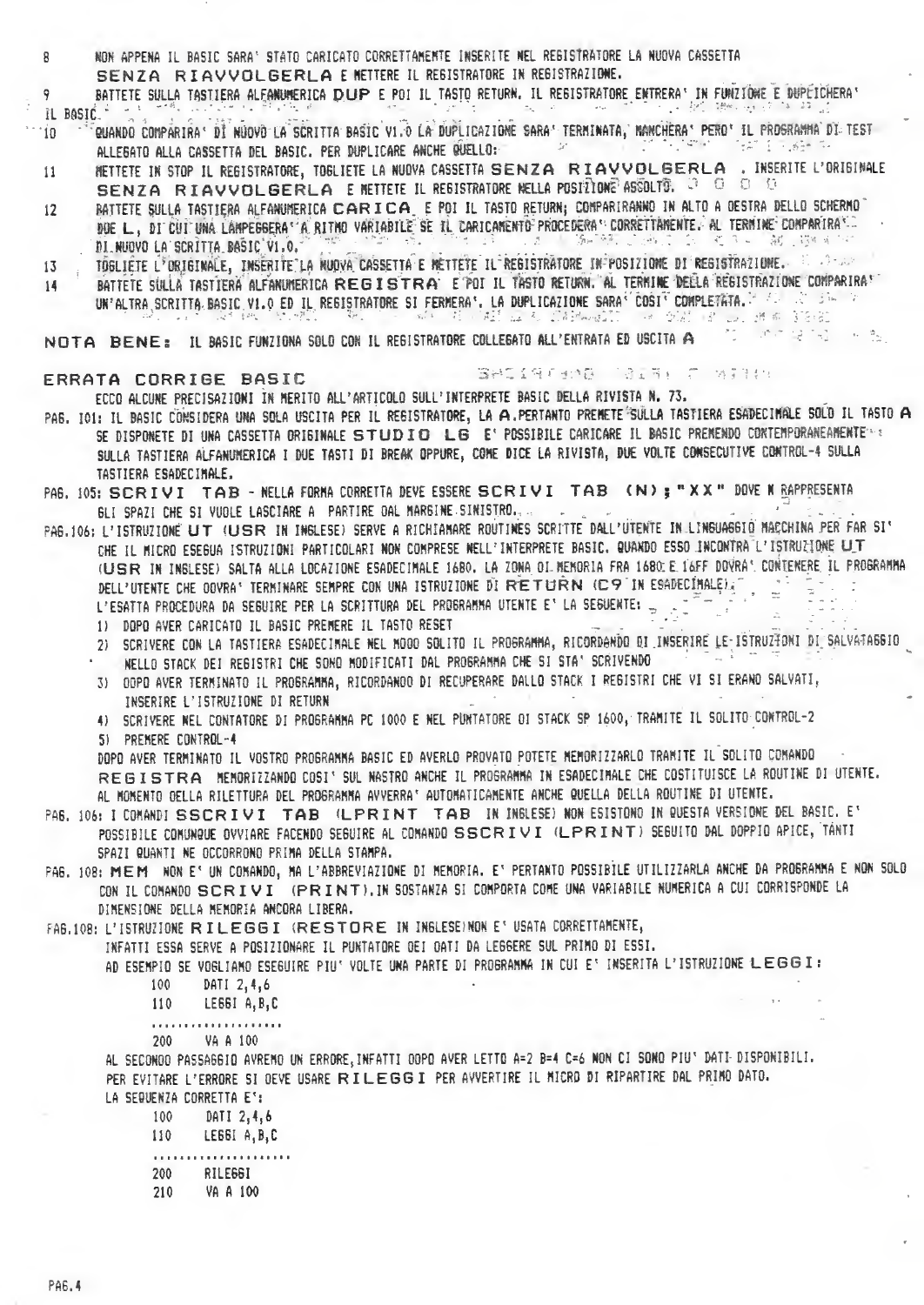SSMASTERMIND SUBSTANT

IL PRIMO PROGRAMMA CHE VI PRESENTIAMO E' IN VOSTRO POSSESSO MÁ PROBABILMENTE NON SAPETE DI AVERLO, INFATTI E' GIA' PRESENTE SULLA EPRON-2708 DELLA CPU; INSIEME AL MONITOR (SVILUPPATO, DALLA MILCRO LG) CHE CONTROLLA TASTIERA E I DISLAY ESADECIMALI. PREMENDO I TASTI CONTROL-F COMPARIRANNO SUI DISPLAY. 8 ZERJE 1921 1932 1934 1936 1946 1947 1948 1948 1948 1948

他国际

A BUESTO PUNTO PRENENDO 4.VOLTE CONTROL-O I GUATTRO ZERI A DESTRA SI SPEGNERANNO E IL CALCOLATORE CONTEMPORANEAMENTE SCEGLIERA QUATTRO NUMERI DA O A F CHE VOI DOVRETE CERCARE DI INDOVINARE. POTETE ORA PREMERE QUATTRO NUMERI AD ESEMPIO'S 5 A 2 E POI CONTROL-0, IL CALCOLATORE VI:RISPONDERA: NELL'ULTIMO DISLPAY A DESTRA CON UN NUMERO DA 0 À 4 CHE VI INDICA QUANTI NUMERI AVETE INDOVINATO AL POSTO SIUSTO, QUANDO VI RISPONDERAS A SIGNIFICA CHE LI AVETE INDOVINATI TUTTI, SI TRAITA QUINDI DI CERCARE DI INDOVINARE COL MININO NUMERO DI TENTATIVI PER PROTECCI DI SERVICE DI SERVICE DI SERVICE DI STANDI

ESISTE UN METODO PER INDOVINARE SICURAMENTE IN 22 TENTATIVI NONOSTANTE CHE LE COMBINAZIONI POSSIBILI SIANO MAGGIORI DI 65.000. CHI SA TROVARLO? AFRICAN MARKED AND CONTRACTOR CONTRACTOR CONTRACTOR

**OIGA** 

 $\mathbb{F}_2$  .

SUBROUTINES TRIGONOMETRICHE VI PRESENTIANO ALCUNE SUBROUTINES TRIGONOMETRICHE CHE VI PERMETTERANNO DI ARRICCHIRE I VOSTRI PROGRAMMI IN BASIC PARTNERS TO THE MANUFACTURE CONTROL CONTROL CONTROL CONTROL CONTROL CONTROL CONTROL CONTROL CONTROL CONTROL CONTROL CONTROL CONTROL CONTROL CONTROL CONTROL CONTROL CONTROL CONTROL CONTROL CONTROL CONTROL CONTROL CONT the Aussich Countries of the Australian Countries of the Second Countries of the Second Countries of the Second Countries of the Second Countries of the Second Countries of the Second Countries of the Second Countries of t  $\frac{1}{2}$  ,  $\frac{1}{2}$  ,  $\frac{1}{2}$  ,  $\frac{1}{2}$ 1. 1. 教え しんじょうそう (面) アーバー・プログ 第2508年度 (1998年) TOODD F.<br>Toodd F. M. KRADICE OUADRATA\* JHSRESSO X, USCITA Y, USA ANCHEMU & Z<br>Toodd Sex, Sex, Y-D. FIT.<br>Toodd Sex, Sex, Callard M. M. M. Sec. WebATICornist.  $\mathcal{F}$ S. "KADIČĒLĀI JUN ŅUMĒRO VIĒGATIČO?": ST.<br>Veri (1998) 2021년 19부8년, 5:2부8일 - 1110년 112일 112년 112년 12일<br>38886 Ne(X/Y-Y)(8, 5) 423143133113411211111111111111<br>78687 - 12 (X/Y-Y)(8, 5) 27. 88(350) 杨明君) 8. 8. 1. 1. 1. 1. 1. 1. 1. egen<br>Beer **MEYAM EEM O. Sadée**n dura do la  $\mathcal{L}$  $\frac{1}{2}$  $1 - 1 = 41$ IBB18 N.\*TANGENTE\* INGRESSO X IN GRADI,USCITA Y Y Y ...<br>IBB28<sup>3</sup>N. 195A ANCHE A,C,W,호시 I 'N (2018) A=X+C. 38188 IGG40<sup>3</sup>SÉASŠ(Y)<1E<sup>1</sup>SÅrő. "TANGEÑTE"INDEFINITO":ST. TSSES YDFYYNAAND, JANERYWAY/YSERITYKY XYLAAND (1994)<br>TSSES YDFYNAAND, JANERYWAY/YSERITYKY XYLAAND (1994) JOCSG~W`\*CDSENC\* INGRESSG X IN GRADI,USCITA Y ·<br>JOC9C N. USA ANCHE W Z<sup>TV . ?</sup> 30130 W=A88(X)/X:K=Y+98:C.30122:88(Z=-1)\*(W=1)A.Y=-Y ZBIID RIT.<br>JBIID RIT.<br>JBIID R. LOOMAN THOPPOON CGINS ANN JUN ANN (2008)<br>Jeide N. Mench Ingresso X IN Gradi,USCITA Y<br>Jeidi N. USA ANCHE Z <sup>Ma</sup>rt<br>Jeide Beylbeea,X=X/S60MX=(X-INT(X))#J60 38148 SEM)98A, X=X/98:Y=INT(M):X=(X-Y)\*98:V. 38145 38143 W 38158 0145 SEC. YV. 30170, 30180, 30190 2152 N=X/57.29578:8EASS(X)(2.48616E-4Y=0:RIT. TaiserV, Basga FATILI VIIVPE<br>Caire (X=98-X:V, seisa  $\pm 73$ 38088 7=X-X%X\*X/6+X\*X\*X\*X\*X\*X/128-X\*X\*X\*X\*X\*X\*X-5848 30210 Y=Y+X\*X\*X\*X\*X\*X\*X\*X\*X/362800:SEZ=-1A.Y=-Y 38228 RIT.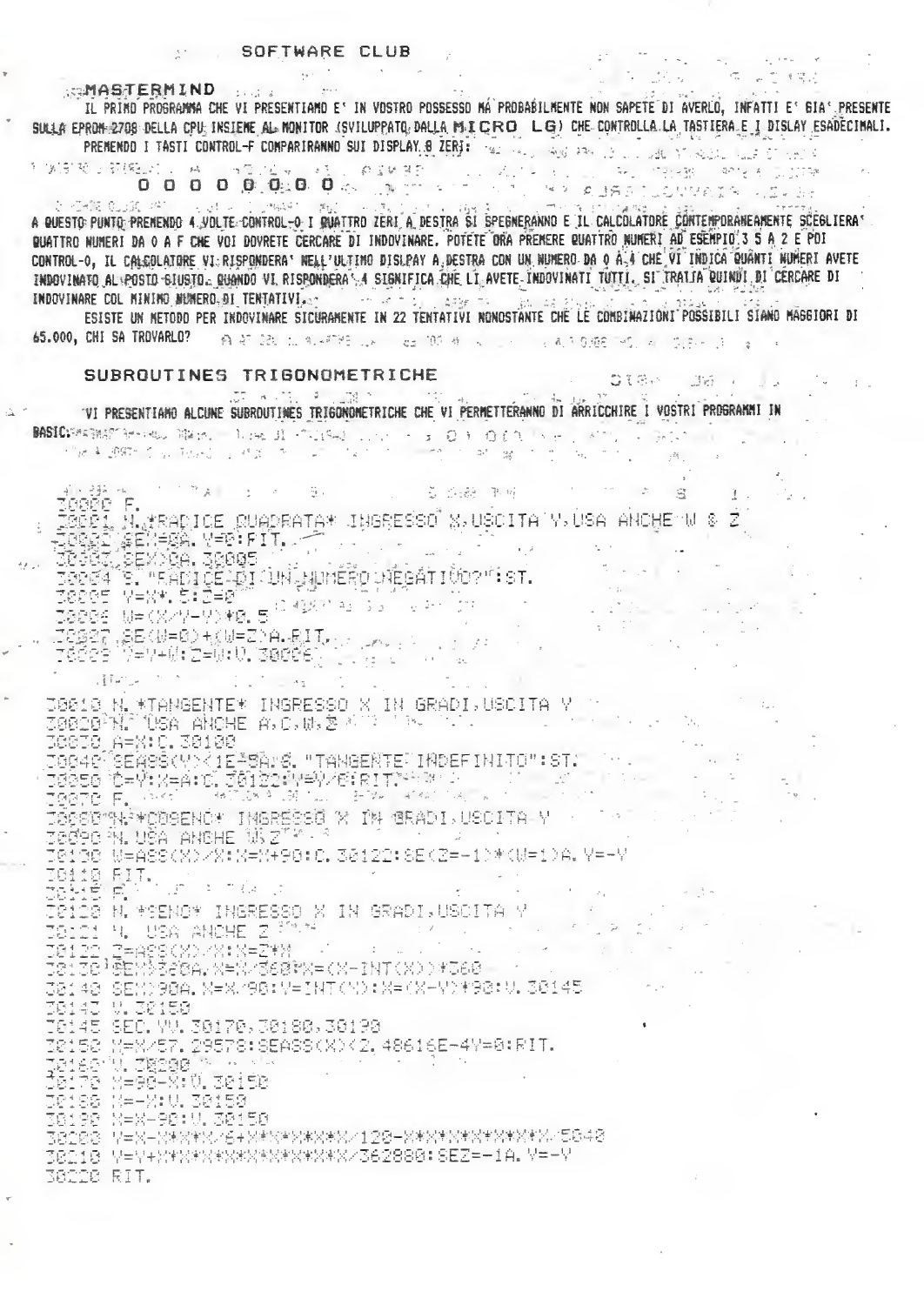IL SIGNOR GUIDO GAGGERI DI GENOVA CI HA GENTILMENTE INVIATO IL PROGRAMMA DI CALCOLO DELL'ERUO CANONE CHE PUBBLICHIAMO QUI DI SEGUITO, CERTI COSI' DI DARE UN VALIDO CONTRIBUTO ALLE LITI FRA PADRONE DI CASA ED INQUILINO.  $\sim 10$ 

 $\mathbb{R}^2$ 

玉

170 P. K-0F. 5000: I. X 180 SPSC 198 S.AL6, "CALCOLO EQUO CANONE": S. 000 S.AL64, "SUPERFICIE APPARTAMENTO CON" 310 R. "ALTEZZA SUPERIORE A 1.70";S<br>310 R. "ALTEZZA SUPERIORE A 1.70";S  $\sim$   $^{\circ}$ 330 R. "ALTEZZA INFERIORE A 1.70"; T 340 Z=S+(T\*0.7) 341 N=1:M=0.8:8=0.6 342 S. :R. "STATO DI CONSERVAZIONE N/M/S ";J 343 SEJ=0,6U,365 350 SEZK46Z=Z\*1, 2:U, 370 360 SEZ<702=2\*1.1 365 K=Z 370 S.:S. "SUPERFICIE AUTORIMESSE":R. "SINGOLE";A 380 A=A\*0.5:Z=Z+A1 398 S.:S. "SUPERFICIE AUTORIMESSE ":R."IN COMUNE";C 400 0=0\*0. 2:2=2+0 405 S. 410 S. "SUPERFICIE TERRAZZI, BALCONI": R. "E CANTINE"; B 420 B=B\*0, 25:2+2+B 400 S. BS. "SUPERFICIE SCOPERTA DI" | 440 R. "GODIMENTO ESCLUSIVO":G 450 SEG>KG=K 460 2=2+(6\*0,15) 470 S. #S. "SUPERFICIE CONDOMINIALE A VERDE" 480 P. "PER I MILLESIMI SPETTANTI";V 588 2=2+(U#8,1) TIS S.<br>TIS S. "TOTALE SUPERFICIE CONVENZIONALE MQ. ";Z<br>TIS S.:R."COSTO DI PRODUZIONE";P 548 S. : R. "COEFFICIENTE TIPO AZ": 0 550 SEQ=5F=0.5  $SEG = TF = 1.4$ SEQ=11F=0.8 DE 1<br>ESS ISEQ=1F=2) 554 SEQ=2F=1.25 555 SEQ=3F=1.05 teg  $CEC = 4F = 0.8$ 568 850=6F=0.7 ĒPG. F=F#F 580 S. K. "ABITANTI NEL COMUNE" R 595 SER 400806F=1, 2: U. 700 138 8ER>250008F=1,1:0,700 -10 SEF 188000F=1.05:0.700<br>-10 SEF 188000F=1.05:0.700 630 SER)10000F=0.9:U.700 648 F=<mark>8.</mark>8<br>738 P=P\*F Tie S. :R. "COEFFICIENTE UBICAZIONE ";U<br>728 P=P\*U<br>1308 S. :R. "COEFFICIENTE DI PIANG";D 1818 P=P#D 100 S. : R. "COEFFICIENTE DI VETUSTA" ";E Mia P=P\*E 1200 P=F\*J :110 S.:S."COSTO DI PRODUZIONE AMQ. ";P<br>1220 H=P\*Z:S.:S."VALORE LOCATIVO LIRE ";H 1230 I=H%3.85/100:8.:8."EQUO CANONE ANNUO LIRE ";I 1240 S.:0=I/12 1245 S. MEQUO CANONE MENSILE LIRE ";O

 $L = L L L + L L$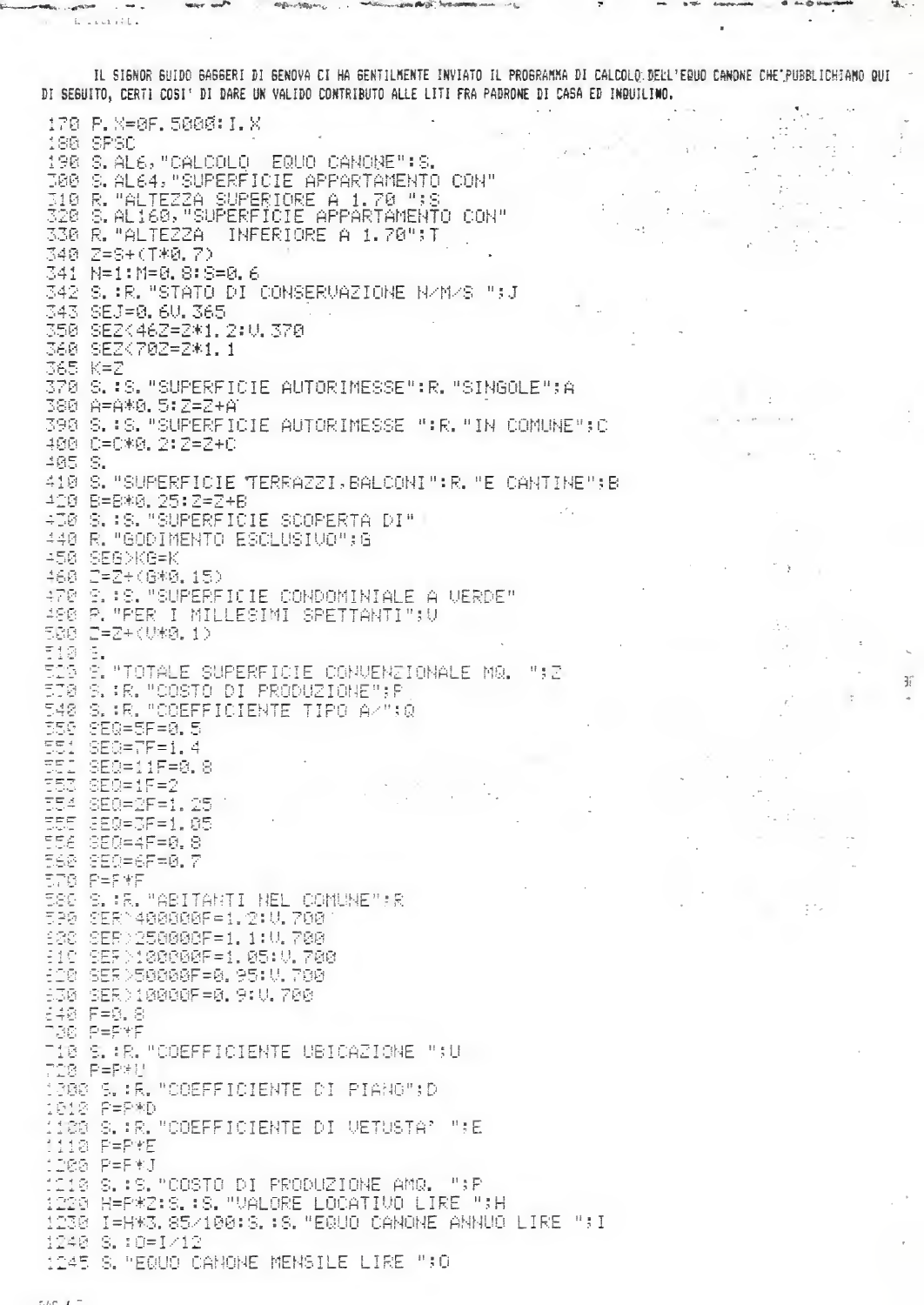# UN PRIMO-UTILIZZO DELLA UT

CON IL BASIC DI CUI E' DOTATO ATTUALMENTE IL MICRO Z-80 N.E. E' DIFFICILE FARE DELLE GESTIONI DI MAGAZZINO PERCHE' OGNI GRUPPO.DI MAX 10 DATI CHE VIENE REGISTRATO SU NASTRO VIENE CORREDATO DI 15 SECONDI DI CODA (IO PRIMA E 5 DOPO IL GRUPPO DI DATI STESSO) E PERTANTO LA REGISTRAZIONE E LA RILETTURA DELLE VOCI COSTITUENTI IL MAGAZZINO RISULTANO MOLTO LUNGHE.

UN METODO ALTERNATIVO CONSISTE NEL CONSIDERARE LE VOCI DEL MAGAZZINO COME ELEMENTI DI UN SINGOLO VETTORE(VOCE 1=A(1) VOCE 2=A(2) VOCE 3=A(3) ECC.)E RESISTRARLI E RILEGGERLI IN UNA UNICA OPERAZIONE.

PER POTER EFFETTUARE QUANTO SOPRA E' NECESSARIO PERO<sup>2</sup> UTILIZZARE LA UT PERCHE'LA REGISTRAZIONE DELL'INTERO VETTORE NON E' COMPRESA NEI COMANDI DEL BASIC.

ECCO LE ISTRUZIONI DA INSERIRE NELLA LIT PER REGISTRARE E RILEGGERE UN VETTORE DI 1024 ELEMENTI:

38 段 56 段 52 8B 16 53 85 指 55 81 45 55 1688<br>1698 F4 0E C2 C1 0E C9  $16AP$ 

OGNI VOLTA CHE SARA' NECESSARIO REGISTRARE IL VETTORE SARA' SUFFICIENTE METTERE IL REGISTRATORE IN POSIZIONE REGISTRAZIONE ED INSERIRE NEL PROGRAMMA LE ISTRUZIONI:

E\$=S (W IN INGLESE) **UT** 

OGNI VOLTA INVECE CHE SARA' NECESSARIO RILEGGERE IL VETTORE SARA' SUFFICIENTE METTERE IL REGISTRATORE IN POSIZIONE RIASCOLTO ED INSERIRE NEL PROGRAMMA LE ISTRUZIONI:

ES=L (R IN INGLESE) **UT** 

NOTA BENE

LA ROUTINE UT RIPORTATA SOPRA E' PER UNA DIMENSIONE MASSIMA DI MEMORIA DI 16K E PER 1024 ELEMENTI DI VETTORE. SE AVETE UNA MINORE QUANTITA' DI MEMORIA O VOLETE USARE UN VETTORE DI DIMENSIONI MINORI DOVETE ESEGUIRE LE OPERAZIONI

SEGUENTI:

-SCRIVETE IN 1697 E 1698 L'INDIRIZZO DELL'ULTIMA LOCAZIONE DI RAM DISPONIBILE (ESEMPIO: SE DISPONETE SOLO DI 8K DI MENORIA L'INDIRIZZO SARA' 1FFF E DOVRA' ESSERE SCRITTO:

 $1697 = FF$ 1698=1F

-CALCOLATE L'OCCUPAZIONE DI MEMORIA DEL VETTORE CHE VOLETE TRATTARE RICORDANDO CHE OGNI ELEMENTO OCCUPA 4 LOCAZIONI A PARTIRE DA QUELLA PIU'ALTA DISPONIBILE (ESEMPIO: 256 ELEMENTI OCCUPANO 1K)

-CALCOLARE L'ULTIMO INDIRIZZO DI RAM OCCUPATA DAL VETTORE SECONDO LA FORMULA RIPORTATA NELL'ESEMPIO:

ESEMPIO: SE SI HANNO BK DI RAM ED IL VETTORE E' DI 256 ELEMENTI, L'INDIRIZZO CALCOLATO SARA':

ULTIMO INDIRIZZO DI RAM =1FFF

256 ELEMENTI =100 IN ESADECIMALE

OCCUPAZIONE DI MEMORIA =(4#100) =400 IN ESADECIMALE

ULTINA CELLA OCCUPATA DAL VETTORE =1FFF-400-I =1BFE

-SCRIVETE IN 1694 E 1695 L'INDIRIZZO CALCOLATO (SEGUENDO L'ESEMPIO DI PRIMA: 1694=FE  $I695=18$ )

Costantino Chantakis Via P. Poggi 60 - tel. (05) 451893 S: Lezzaro Bologna